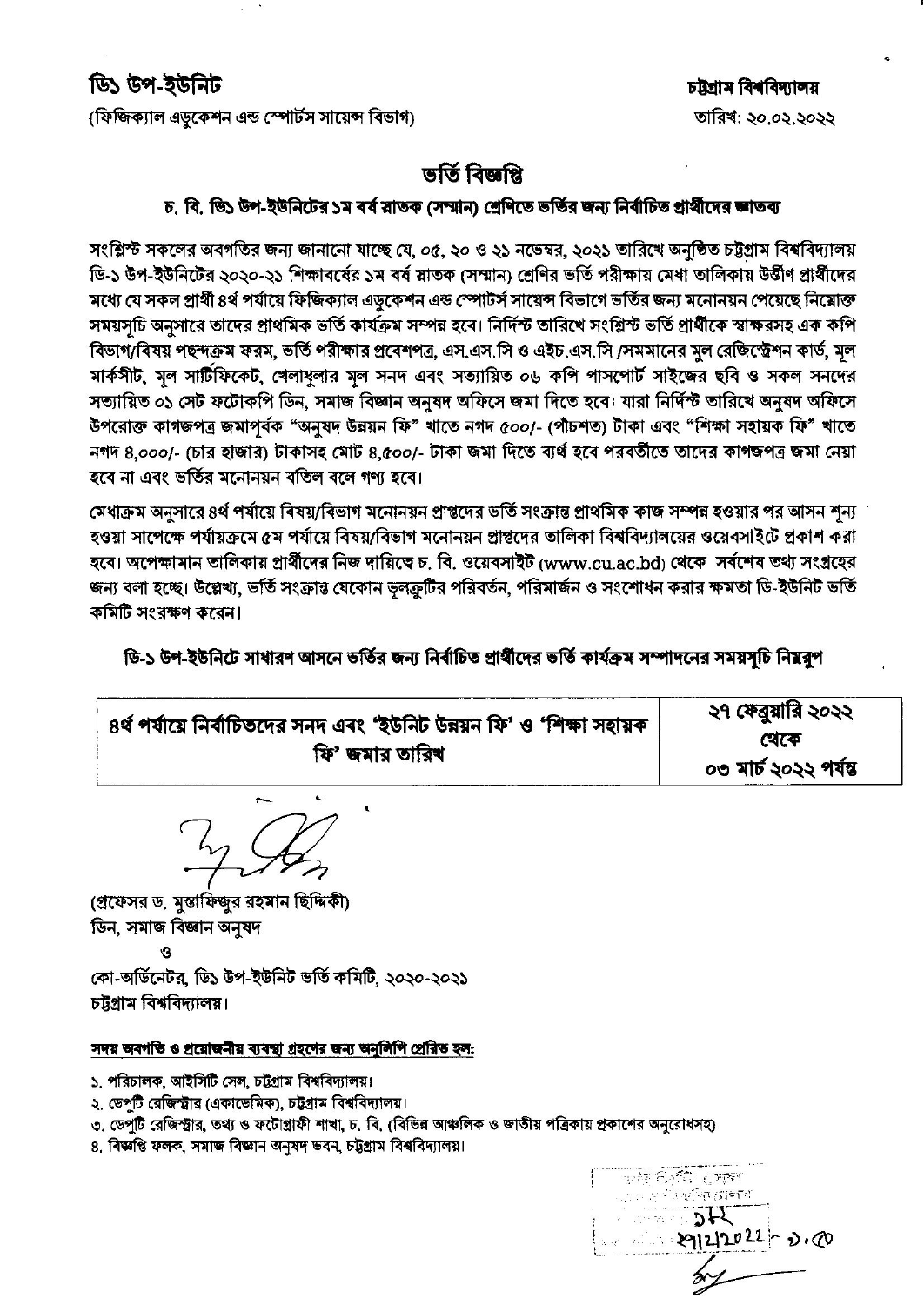| <b>Exam Roll</b> | <b>Name</b>                       | <b>Merit</b>   | <b>Department</b>                           | <b>Status</b> |
|------------------|-----------------------------------|----------------|---------------------------------------------|---------------|
| 492304           | <b>JIBON ROY BICROM</b>           |                | Dept. of Physical Education & Sport Science | Admitted      |
| 491360           | <b>MD.BAYAZID HOSSAIN</b>         | $\overline{2}$ | Dept. of Physical Education & Sport Science | Admitted      |
| 491633           | <b>MD. ABDULLA RONI</b>           | 3              | Dept. of Physical Education & Sport Science | Admitted      |
| 492891           | MD. MAHFUZ MUNNA                  | 5              | Dept. of Physical Education & Sport Science | Admitted      |
| 490527           | <b>MD. FARDIN SHAH</b>            | 6              | Dept. of Physical Education & Sport Science | Admitted      |
| 490252           | <b>MD. AMZAD HOSEN</b>            | 7              | Dept. of Physical Education & Sport Science | Admitted      |
| 492800           | <b>SHAFIUL ALAM</b>               | 9              | Dept. of Physical Education & Sport Science | Admitted      |
| 492295           | MD. SHAKHAWAT HOSSAIN PIAL        | 10             | Dept. of Physical Education & Sport Science | Admitted      |
| 491083           | <b>REAID RAYHAN EMON</b>          | 13             | Dept. of Physical Education & Sport Science | Admitted      |
| 492096           | <b>WASIF REZA</b>                 | 14             | Dept. of Physical Education & Sport Science | Admitted      |
| 490131           | <b>HAFCHA KAUCHER MESO</b>        | 15             | Dept. of Physical Education & Sport Science | Admitted      |
| 492200           | <b>AKIBUL ISLAM SHEMUL</b>        | 16             | Dept. of Physical Education & Sport Science | Admitted      |
| 492515           | <b>NIKASH SARKER</b>              | 18             | Dept. of Physical Education & Sport Science | Admitted      |
| 491220           | MD. ZIAUDDIN CHOWDHURY BABU       | 19             | Dept. of Physical Education & Sport Science | Admitted      |
| 492545           | <b>UMME SALMA RIFA</b>            | 20             | Dept. of Physical Education & Sport Science | Admitted      |
| 492865           | <b>MEHEDI HASAN BAPPY</b>         | 22             | Dept. of Physical Education & Sport Science | Admitted      |
| 491259           | <b>SHANTA SHIL CHAKMA</b>         | 23             | Dept. of Physical Education & Sport Science | Admitted      |
| 491413           | <b>MD. SAMIUR RAHMAN</b>          | 25             | Dept. of Physical Education & Sport Science | Admitted      |
| 491891           | <b>MENI RANJAN TRIPURA</b>        | 26             | Dept. of Physical Education & Sport Science | Admitted      |
| 491885           | <b>MD. GOLAM RAKIB SAJIB</b>      | 27             | Dept. of Physical Education & Sport Science | Admitted      |
| 491526           | <b>MD. AMAN ULLAH</b>             | 28             | Dept. of Physical Education & Sport Science | Admitted      |
| 490793           | <b>MD. MEHEDI HASAN</b>           | 31             | Dept. of Physical Education & Sport Science | Admitted      |
| 490647           | MOSHFIQUR RAHMAN SIFAT            | 32             | Dept. of Physical Education & Sport Science | Admitted      |
| 492438           | S. M. ABRAR IBNE SULTAN           | 34             | Dept. of Physical Education & Sport Science | Admitted      |
| 490708           | <b>IHMAMUL BARY SHAWON</b>        | 35             | Dept. of Physical Education & Sport Science | Admitted      |
| 491467           | <b>ABU RAZIN MONDOL</b>           | 36             | Dept. of Physical Education & Sport Science | Called (4)    |
| 492667           | <b>JANNATUL FERDOUS SHARABONY</b> | 37             | Dept. of Physical Education & Sport Science | Called (4)    |
| 491873           | <b>ROBIUL HASAN</b>               | 38             | Dept. of Physical Education & Sport Science | Called (4)    |